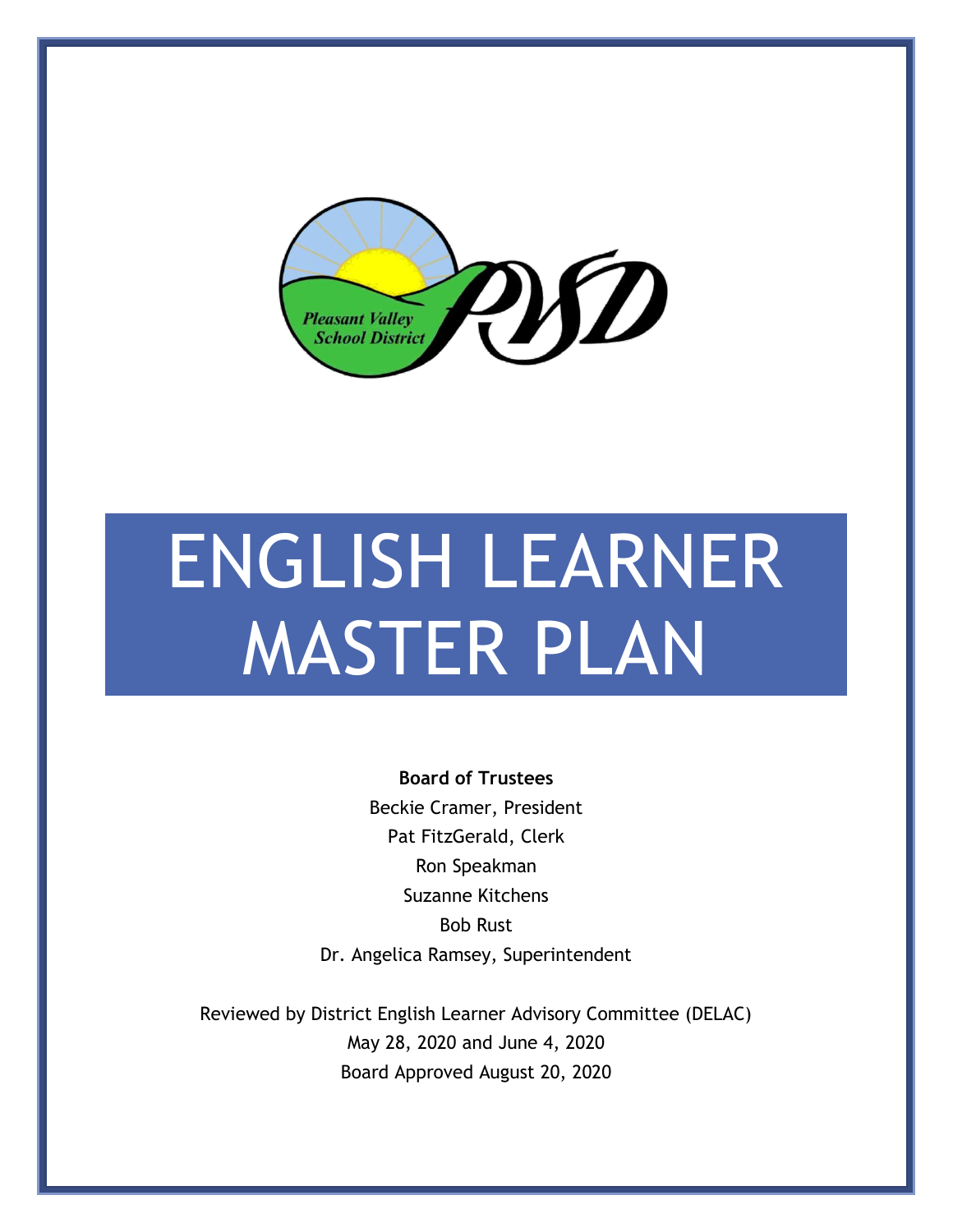### TABLE OF CONTENTS

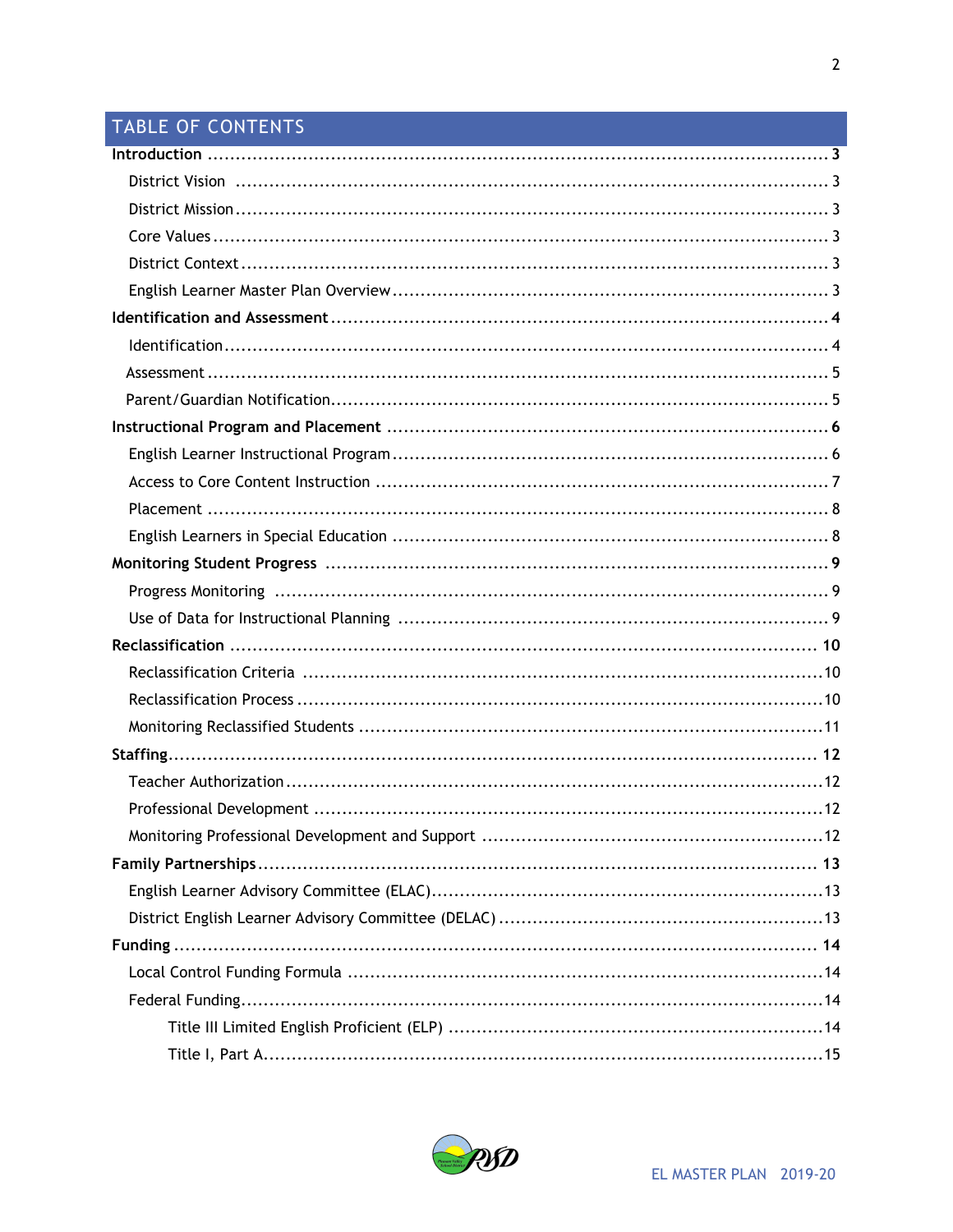# INTRODUCTION

#### DISTRICT VISION

Excellence for all.

#### DISTRICT MISSION

Pleasant Valley School District (PVSD) prepares 21<sup>st</sup> century learners who are responsible members of a global society.

#### CORE VALUES

PVSD's core values of equity, integrity, teamwork, being student-centered, and embracing and celebrating diversity guide our work as we strive to provide an educational program for students that promotes excellence for all.

#### DISTRICT CONTEXT

Pleasant Valley School District (PVSD) serves approximately 6,500 students in grades Pre-Kindergarten through 8th grade. The district is composed of eleven schools consisting of the following: two comprehensive middle schools, three K-8 schools and six elementary schools.

Our student population is comprised of 9% English Learners (EL). Our EL students represent 39 languages, with Spanish, Vietnamese, Mandarin, Filipino and Arabic accounting of the top five languages represented.

#### ENGLISH LEARNER MASTER PLAN OVERVIEW

The PVSD English Learner Master Plan outlines the systems in place to ensure compliance with state and federal guidelines. In addition, the intent of the plan is to provide a clear and accessible overview of the programs and services available for English learners and their families. PVSD is dedicated to providing learning environments that value and build upon the cultural and linguistic assets English learners bring to their education. PVSD is committed to ensuring that all English learners have the opportunity to engage in rigorous, relevant, standards-based instruction while developing proficiency in English in a safe and affirming setting.

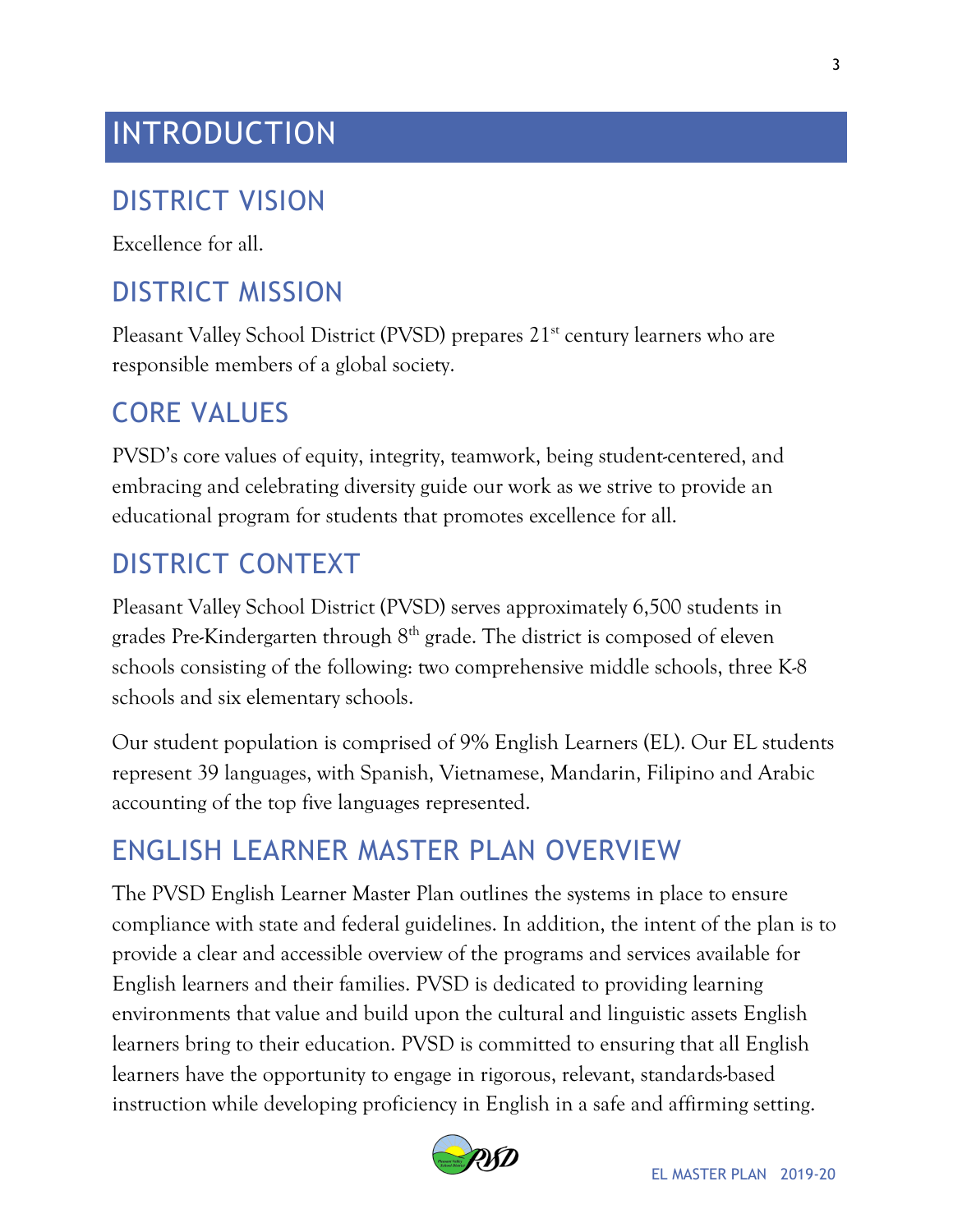# IDENTIFICATION & ASSESSMENT

#### IDENTIFICATION

Upon enrollment in a California public school, parents/guardians complete a Home Language Survey (HLS) indicating which language the child first learned to speak and which language the child and family speak most frequently at home. A response of any language other than English to the first three questions on the HLS indicate that the student may be an English learner and the student is identified as "To Be Determined" (TBD) in the student information system. The fourth question on the HLS indicates the primary language that the adults speak in the home (home language) and is used to provide information for the schools to consider when sending home written information or when engaging in oral communication. If the answer to all four questions on the HLS is English, the child is classified as English only (EO).

To ensure that there is not a duplication of the home language survey, a student identified as TBD in the student information system will be cross-referenced in the state's database, CALPADS, to verify that the student does not already have an English Language Acquisition Status (ELAS) code based on prior enrollment in another California public school.

Parents/guardians of students identified as TBD will be notified in writing of the need to administer a language proficiency assessment, the initial English Language Proficiency Assessment of California (ELPAC). If parents feel that they completed the HLS in error, they may request a correction. The first HLS completed by the parent at the time of initial enrollment in a California public school will be the one that is valid. The HLS is kept on file for each student in the student's cumulative folder.

The initial English Language Proficiency Assessment of California (ELPAC) is administered to determine a student's language proficiency. The initial ELPAC must be given within the first thirty calendar days of enrollment. Based on initial ELPAC results, a student will be identified either as an English Learner (EL) or as Initial Fluent English Proficient (IFEP). Parents will receive a letter within 30 calendar days of the initial ELPAC administration notifying them of their child's results and English language acquisition status, either IFEP or English Learner.

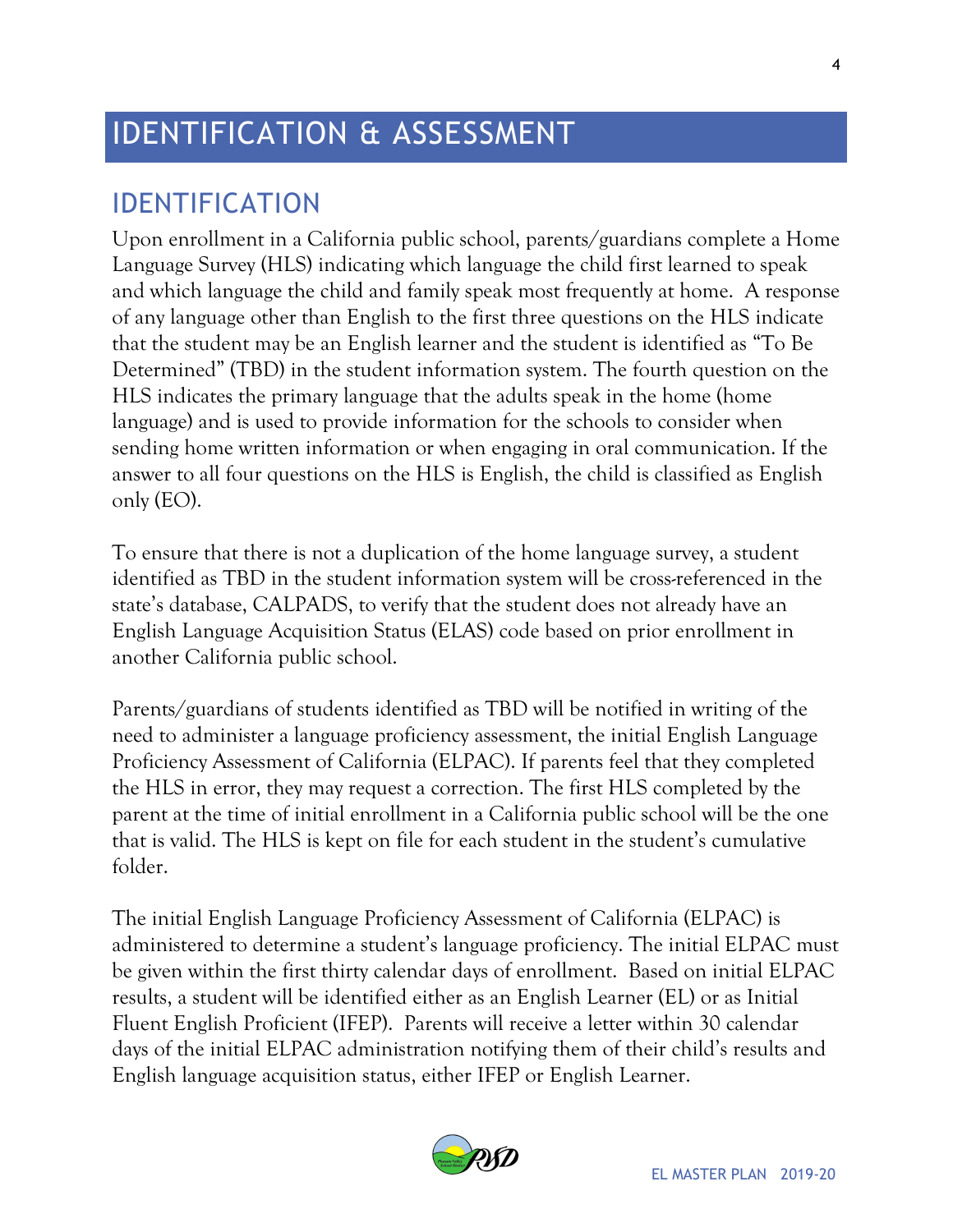#### ASSESSMENT

Annually, all English learners are assessed on English language proficiency using the summative English Language Proficiency Assessment of California (ELPAC). The ELPAC summative assessment measures student progress toward meeting the California English Language Development Standards, 2012 ELD Standards, which describe the key knowledge, skills, and abilities that students who are learning English as a new language need in order to access, engage with, and achieve gradelevel academic content.

The ELPAC may only be administered by District-qualified and trained test examiners who report to Educational Services Department staff.

The assessment yields a score report, which is maintained in PVSD's student information system. Parents can access the score report through the Parent Connect portal. They may request a paper copy of the score report at the school site

English learners who receive Special Education services may require accommodations on the ELPAC as documented in each student's Individualized Education Plan (IEP) or 504 Plan. *Matrix Four: ELPAC Accessibility Resources* provides information about the embedded and non-embedded universal tools, designated supports, and accommodations allowed as part of the ELPAC System.

# PARENT/GUARDIAN NOTIFICATION

Within the first thirty calendar days of school, the student's parent/guardian receives a copy of the annual notification letter, which includes the following information related to their child's status as an English learner:

- a. Most recent language assessment results (ELPAC)
- b. Most recent academic achievement results (CAASPP grades 3-8)
- c. Reclassification criteria
- d. Language acquisition program

Prior to summative ELPAC administration, families receive a letter, which notifies them that their child will be taking the ELPAC summative assessment.

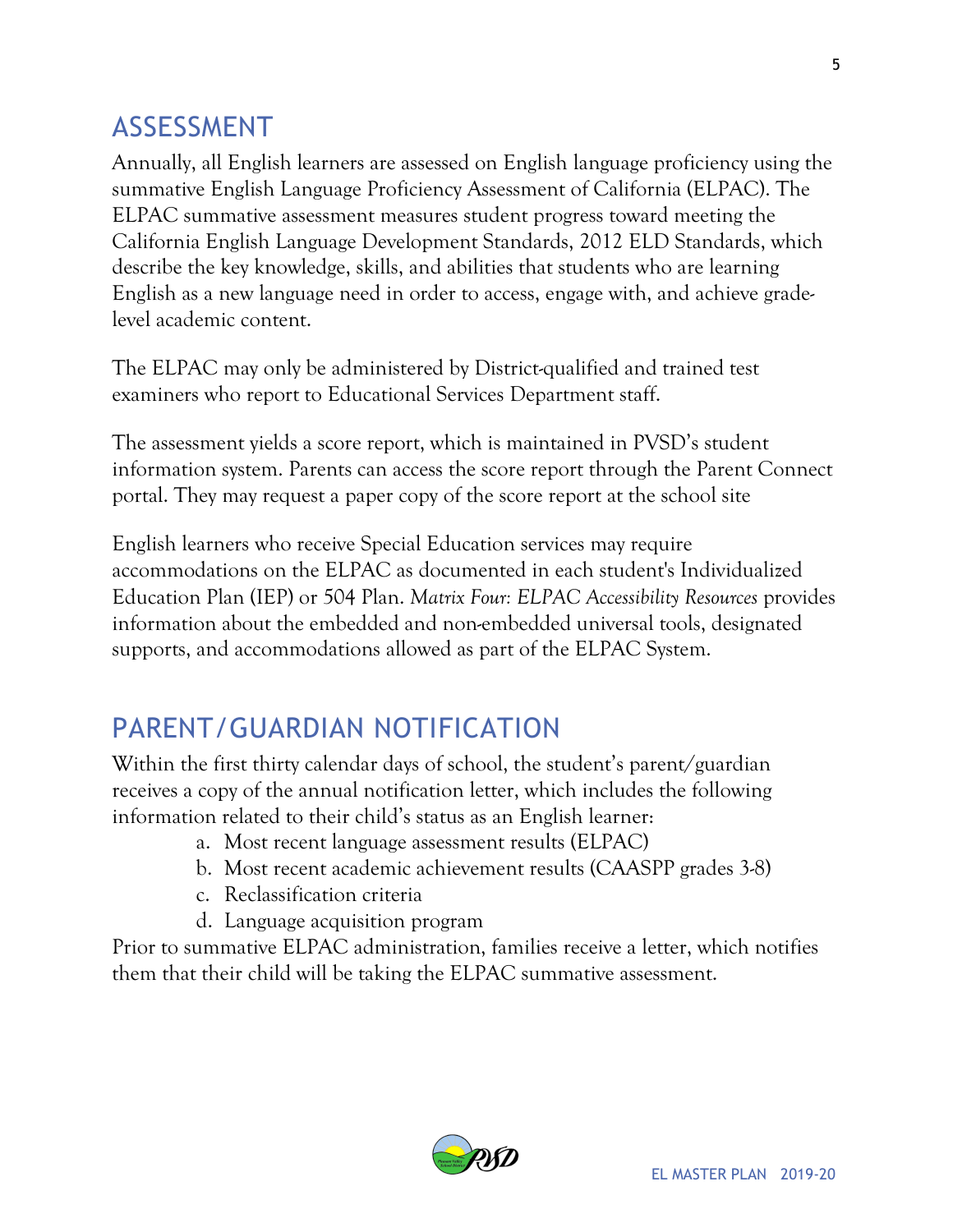# INSTRUCTIONAL PROGRAM AND PLACEMENT

#### ENGLISH LEARNER INSTRUCTIONAL PROGRAM

If a student is not reasonably fluent in English according to the initial and summative ELPAC established criteria, the student's instructional setting will be Structured English Immersion (SEI) and placement will be Designated and Integrated English Language Development (ELD). When available, the student's primary language can be used to support the child's learning. Support services in the SEI program must include Designated and Integrated ELD instruction.

In grades TK-5, English learners participate in a SEI classroom setting and are clustered by similar proficiency levels. SEI is designed to support the language acquisition needs of English learners. Appropriately certified teachers utilize research-based instructional strategies and resources from board-approved instructional materials to provide direct instruction in both Integrated and Designated ELD. Throughout the instructional day, the classroom teacher provides Integrated ELD in all content areas. Teachers use the California Content Standards in English Language Arts in tandem with the California English Language Development Standards to provide instruction and support for English language development. Differentiated instruction is provided to meet students' diverse language needs as identified by local and state measures. All English learners also receive Designated ELD instruction at their identified proficiency level.

In grades 6-8, English learners participate in a Structured English Immersion (SEI) program. Classroom teachers, throughout the instructional day, provide integrated ELD across all content areas. At the middle school level, integrated ELD may include developing academic language to accelerate English language and achievement in core content areas. Designated ELD taught by appropriately certified teachers may include direct instruction in English language (i.e. how English works) as taught through core ELA content, or it may be taught during a set aside time of the school day or as a period of English Language Development.

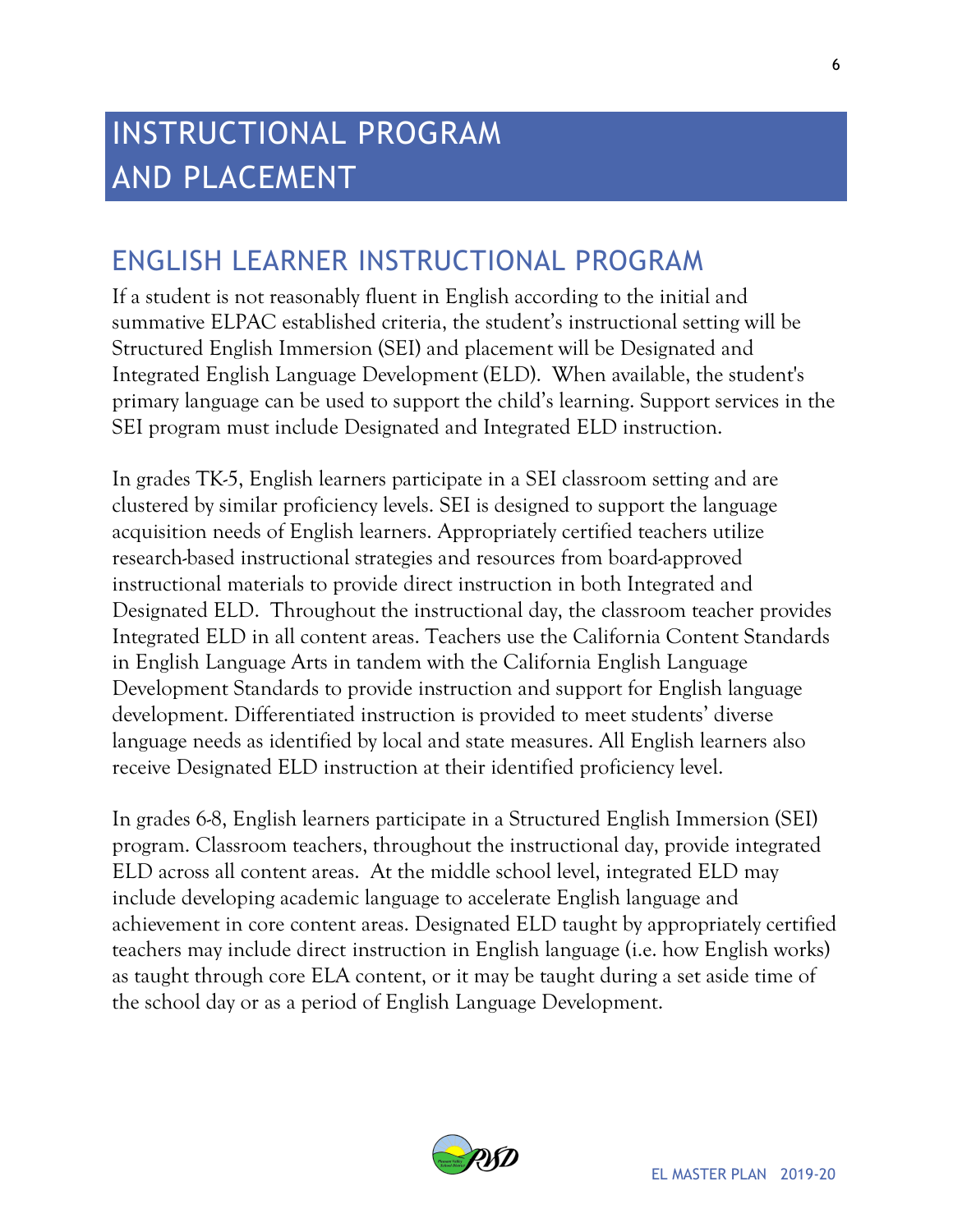Parents/Guardians may choose a language acquisition program that best suits their child. Schools in which the parents or legal guardians of 30 pupils or more per school or the parents or legal guardians of 20 pupils or more in any grade request a language acquisition program that is designed to provide language instruction shall be required to offer such a program to the extent possible.

# ACCESS TO CORE CONTENT INSTRUCTION

Instructional programs for English learners are designed to promote acquisition of high levels of English language proficiency, as well as to provide access to the core curriculum.

Academic instruction in English is scaffolded to meet the student's level of language proficiency. Teachers use specialized strategies that enable students to understand, participate in, and access the core curriculum. The expectation is that all English learners master the ELD standards and meet grade level standards in the core academic subject areas. English learners' progress toward meeting ELD standards and grade-level standards is determined by multiple measures, which include Summative ELPAC, CAASPP (grades 3-8), PVSD Progress Monitoring Assessments (grades TK-8), and classroom assessments. If students do not meet language acquisition expectations, they receive academic intervention support. The intervention provided will directly target the identified need. Delivery of intervention shall be monitored, documented, and discussed with families. The effectiveness of the intervention will be evaluated based on student performance through ongoing formative and summative assessments. The programs and resources available at each site determine the academic intervention(s) provided.

The State-adopted 2012 ELD standards have been developed as a guide for educators to follow as they facilitate students' English language skill development necessary to meet grade-level standards in English language arts and content areas. The standards describe what students should know and be able to do at each level of English proficiency. English learners who meet reclassification criteria are expected to meet the same rigorous grade-level standards as their average native English-speaking peers with light support.



7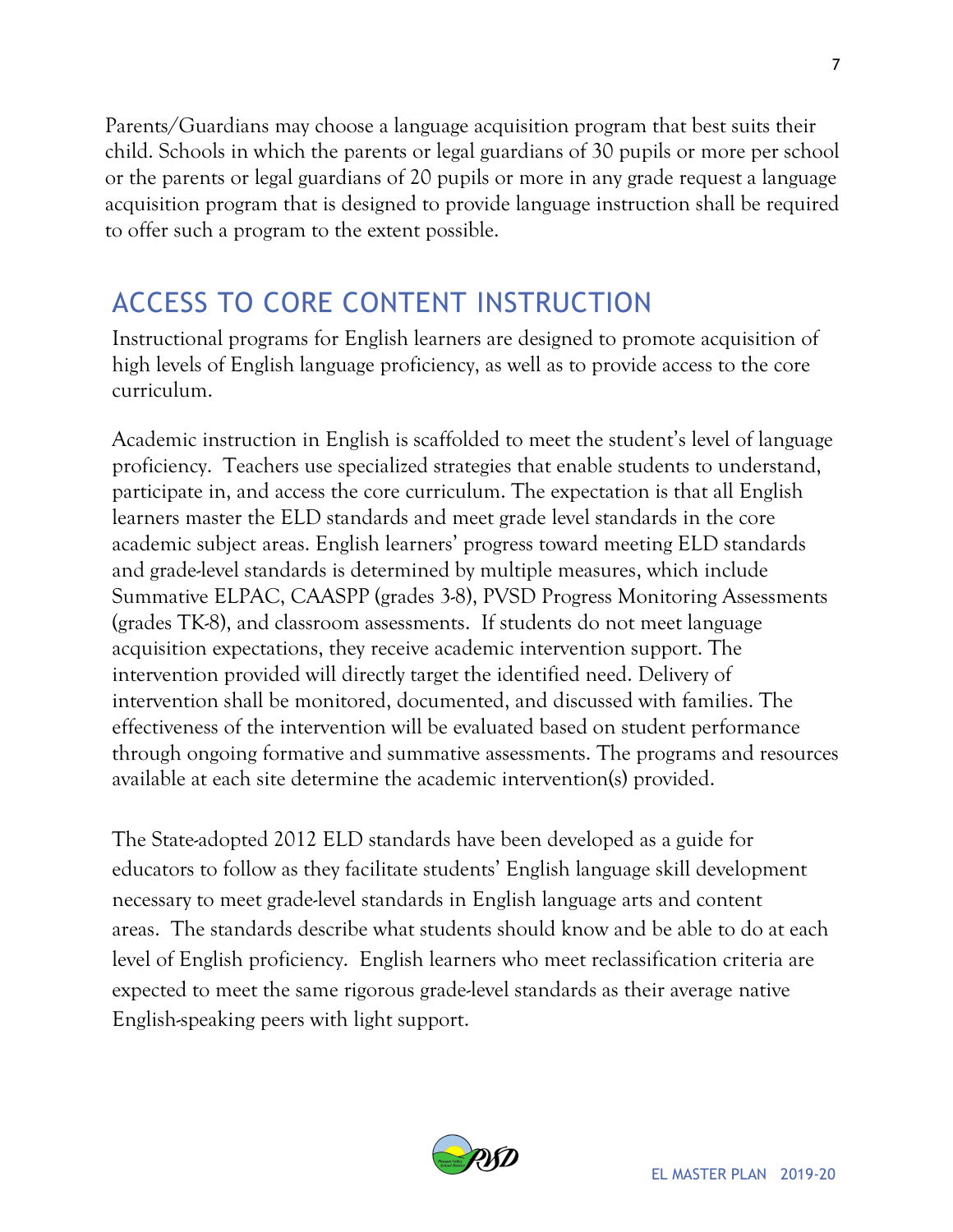#### PLACEMENT

Upon initial identification and annually, parents of English learners receive notification of their child's EL program placement along with an explanation of the instructional setting and placement options. With appropriate documentation, the district will honor the parents' informed preference to opt out of the Structured English Immersion instructional setting. To complete this process, parents must submit a written request to the Educational Services Department. While parents may choose to opt-out of a specific instructional service, California Education Code does not permit parents to exempt their child from taking the ELPAC annually until the time of reclassification to fluent English proficient.

## ENGLISH LEARNERS IN SPECIAL EDUCATION

Individualized Education Plan (IEP) teams will ensure that students identified as English learners receive appropriate Integrated and Designated ELD instruction to develop English proficiency and provide equitable access to the core curriculum. An English learner's IEP shall include linguistically appropriate goals and objectives based on the student's level of English proficiency and the ELD standards. Such goals and objectives will address ELD and core content instruction. The IEP shall also clearly delineate the person(s) and/or program responsible for providing the instructional services.

In developing a 504 Plan, educators take into account the language development needs of English language learners and any accommodations needed to access instruction (including Integrated or Designated ELD) during the school day. The IEP team determines the student's English language development needs and identifies ELD strategies that support access to the core curriculum.

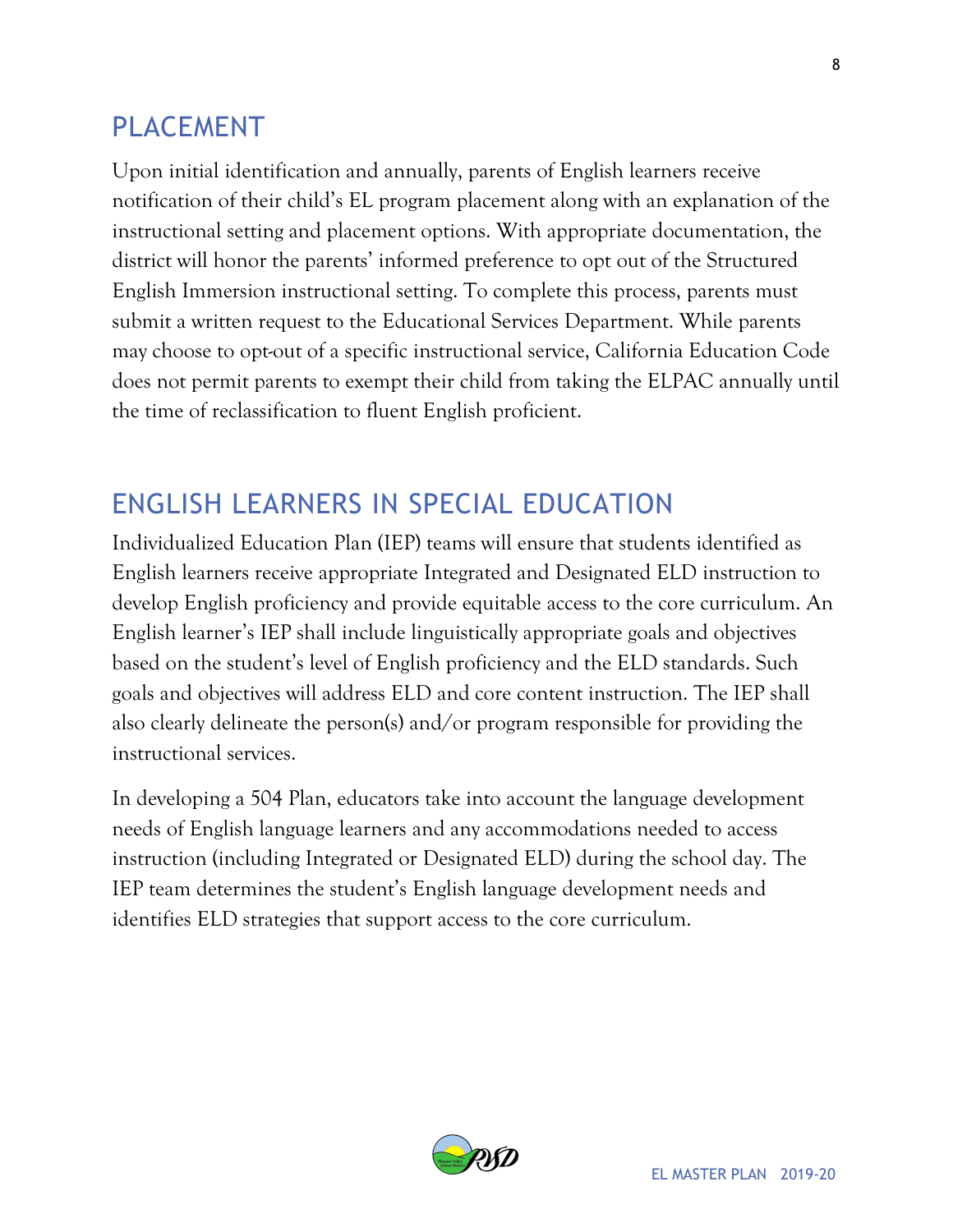# MONITORING STUDENT PROGRESS

#### PROGRESS MONITORING

Regular progress monitoring is essential to ensuring that English learners achieve language and academic grade-level proficiency and are eligible for reclassification. Students are monitored regularly through formative and summative assessments, which include, district-created progress monitoring assessments, state-mandated assessments (ELPAC, CAASPP), district benchmark assessments, and teacher evaluation. These assessments are administered to determine English language proficiency progress and to evaluate students' academic performance. Assessment results are maintained in electronic form in the district's student information system and ELLevation, and in the English learner folder located in the student's cumulative folder. Every certificated teacher who has an English learner in class is responsible for monitoring and documenting EL progress on district measures.

PVSD has set the following benchmarks for EL progress. ELD growth is monitored by local ELD assessments and the ELPAC.

| <b>ELPAC</b> | Emerging                | Lower      | Mid        | Upper      | Lower           | Bridging/    |
|--------------|-------------------------|------------|------------|------------|-----------------|--------------|
| Level        |                         | Expanding  | Expanding  | Expanding  | <b>Bridging</b> | Reclassified |
|              | 2 <sup>nd</sup><br>year | $3rd$ year | $4th$ year | $5th$ year | $6th$ year      | $7th$ year   |
| Years in     | $1st$ year              | $2nd$ year | $3rd$ year | $4th$ year | $5th$ year      | $6th$ year   |
| EL           |                         | $1st$ year | $2nd$ year | $3rd$ year | $4th$ year      | $5th$ year   |
| Program      |                         |            | $1st$ year | $2nd$ year | $3rd$ year      | $4th$ year   |
|              |                         |            |            | $1st$ year | $2nd$ year      | $3rd$ year   |

### USE OF DATA FOR INSTRUCTIONAL PLANNING

Teachers use curriculum-embedded assessments to analyze student progress on a regular basis and to plan appropriate scaffolds (light, moderate, substantial) for instruction. Teachers use ongoing formative assessment to identify areas of improvement and areas of need. Students' work and grades, teacher recommendations, and results of standardized tests are used in planning strategic



9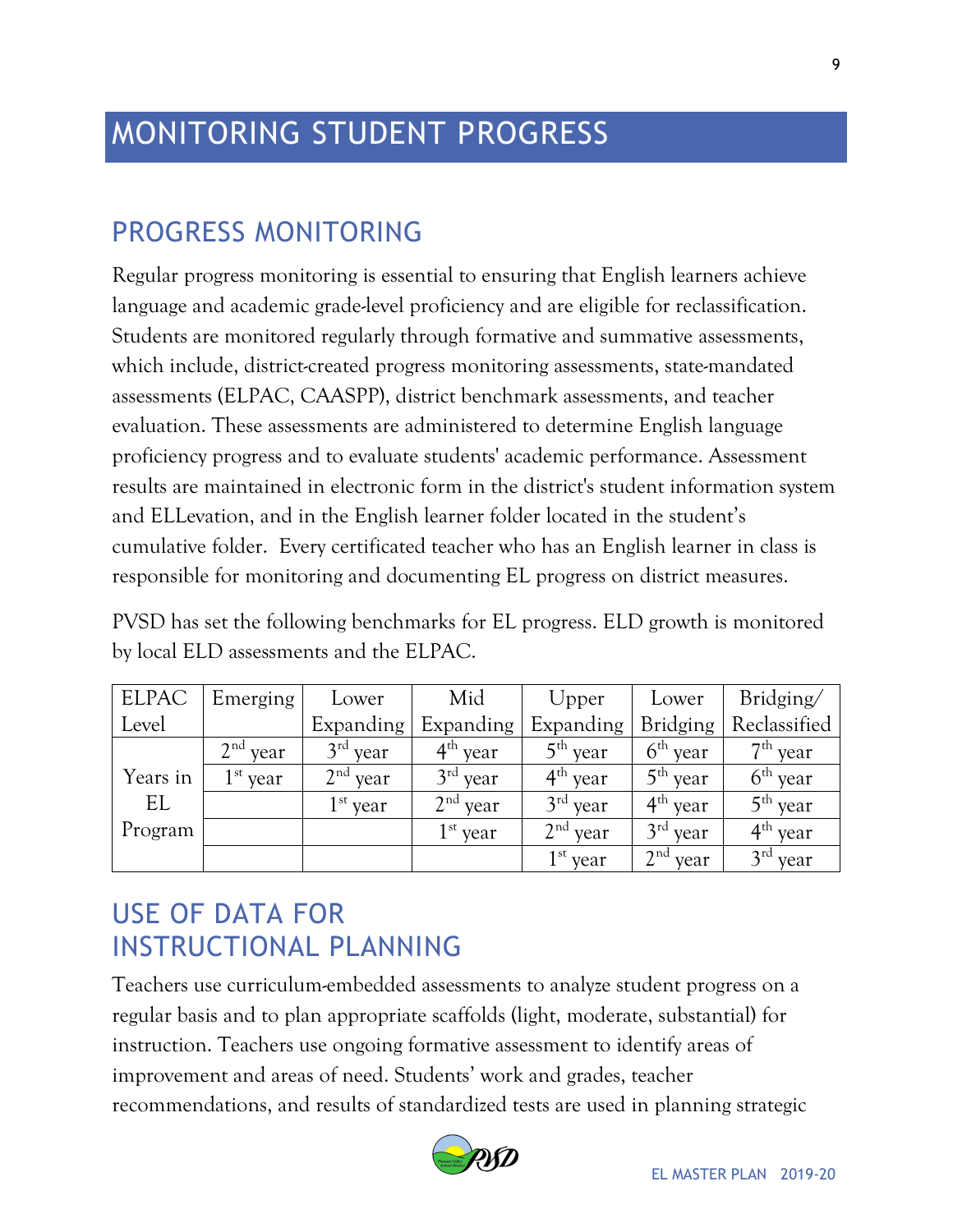interventions. Professional Learning Communities (PLCs) meet to examine student data and plan instruction accordingly. At least once per year, the Language Appraisal Team (LAT) meets to formally review the performance of each English learner. The LAT is led by an administrator, and may include the classroom teacher, Educational Services staff, and any educator or support staff who works directly with the student during the instructional day.

# RECLASSIFICATION

## RECLASSIFICATION CRITERIA

Students initially identified as English learners (ELs) are designated Reclassified Fluent English Proficient (RFEP) when they meet state and district criteria. The four reclassification criteria set forth by the California Department of Education (CDE) are assessment of English language proficiency, performance on state and/or district academic assessments, teacher evaluation of curriculum mastery, and parent opinion and consultation. Pleasant Valley School district has established the following criteria in alignment with state requirements:

- 1. Score of 4 on the most recent Summative ELPAC
- 2. Score of Meets or Exceeds on the English Language Arts section of the most recent California Assessment of Student Performance and Progress (CAASPP)
- 3. Teacher evaluation
- 4. Parent consultation and approval

# RECLASSIFICATION PROCESS

Reclassification takes place twice yearly during identified windows, once in fall and once again in spring. To begin the process, district personnel collect assessment data and migrate it into ELLevation, a database used for storing PVSD's English learner data. ELLevation identifies students who meet criteria one and two for reclassification. The teacher of the reclassification candidate completes the teacher recommendation form in ELLevation, making a recommendation to either reclassify the candidate or not. If criteria one, two, and three are met, parents/guardians receive a reclassification letter via U.S. mail notifying them of their student's recommendation for reclassification. They have the option of approving the

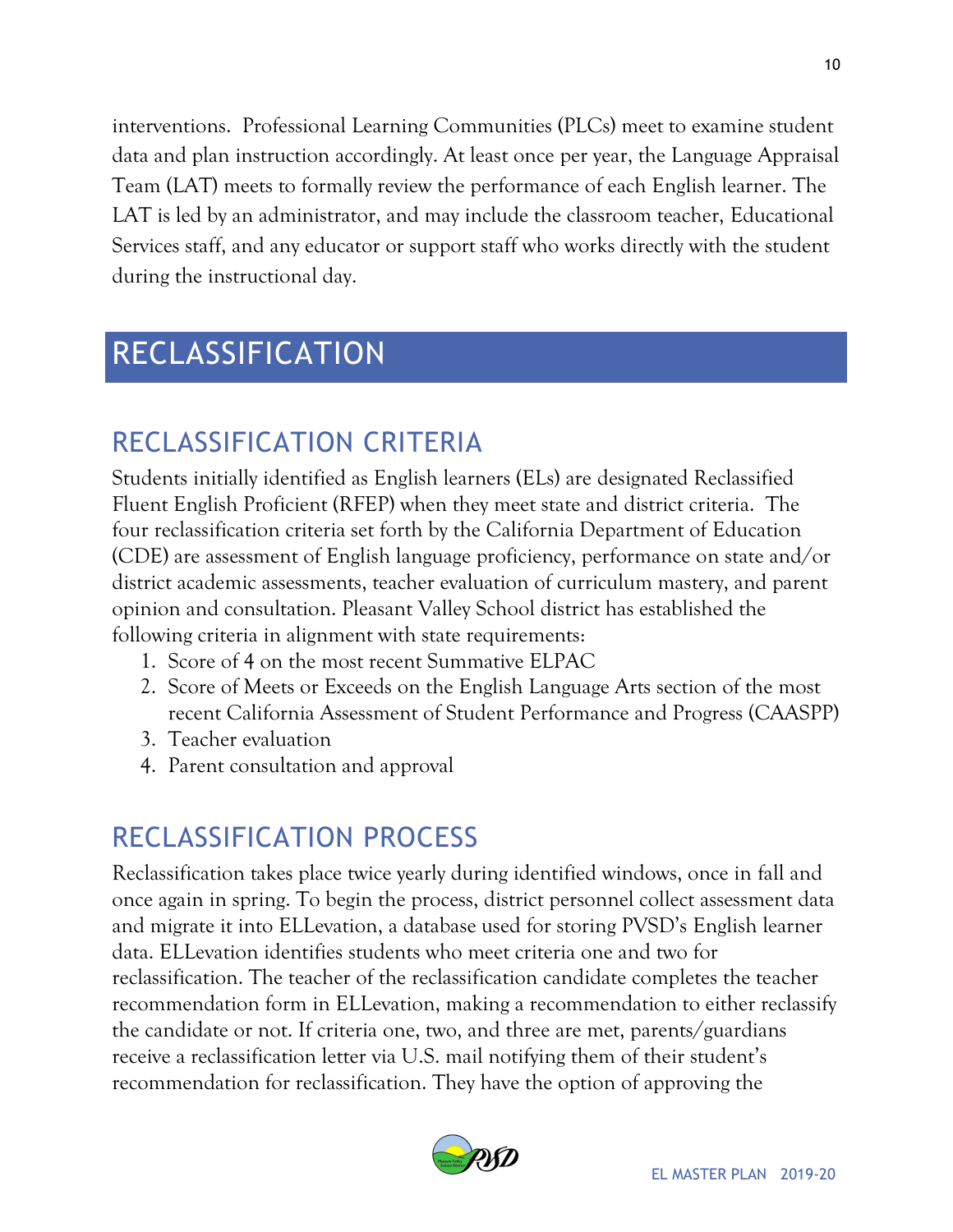reclassification by signing and returning the letter, or they can request a meeting to discuss the reclassification recommendation with the student's teacher and/or site administrator.

Upon receipt of the signed parent/guardian notification letter indicating approval of reclassification, the reclassification process is finalized by Educational Services Department staff and documentation is placed in the RFEP folder located in the student's cumulative folder and a copy is maintained at the district office.

The reclassification process used for general education students is also used for students with an Individualized Education Plan (IEP) or 504 Plan who are being instructed using the general education curriculum with accommodations and/or modifications. If a student with an IEP or 504 Plan fails to meet the reclassification criteria, the IEP team will determine if the student's failure to meet the criteria is primarily due to the student's disability and not due to lack of English language proficiency. Once the determination for reclassification has been made, the Case Manager completes the *Worksheet for IEP Team Recommendation for Reclassification of Special Education English Learners to Fluent English Proficient*. The completed special education reclassification worksheet is submitted to the Educational Services Department for final processing and student reclassification.

### MONITORING RECLASSIFIED STUDENTS

Local Education Agencies (LEA) are required to progress-monitor students for a period of at least four years following reclassification. PVSD has elected to monitor students for five years following their reclassification. Site administrator(s), teachers, and Educational Services Department staff oversee the monitoring of reclassified students.

Site staff utilize State and/or District assessment results, report card marks, and teacher input to monitor the progress of Reclassified Fluent English Proficient (RFEP) students.

RFEP student performance shall be reviewed annually. Students found to be regressing in their academic performance will be referred to receive academic intervention based on identified need. The monitoring results of RFEP students is maintained in the ELLevation database and recorded on the RFEP monitoring form, which is housed at the district office. Results of monitoring are provided to the site LAT for follow-up



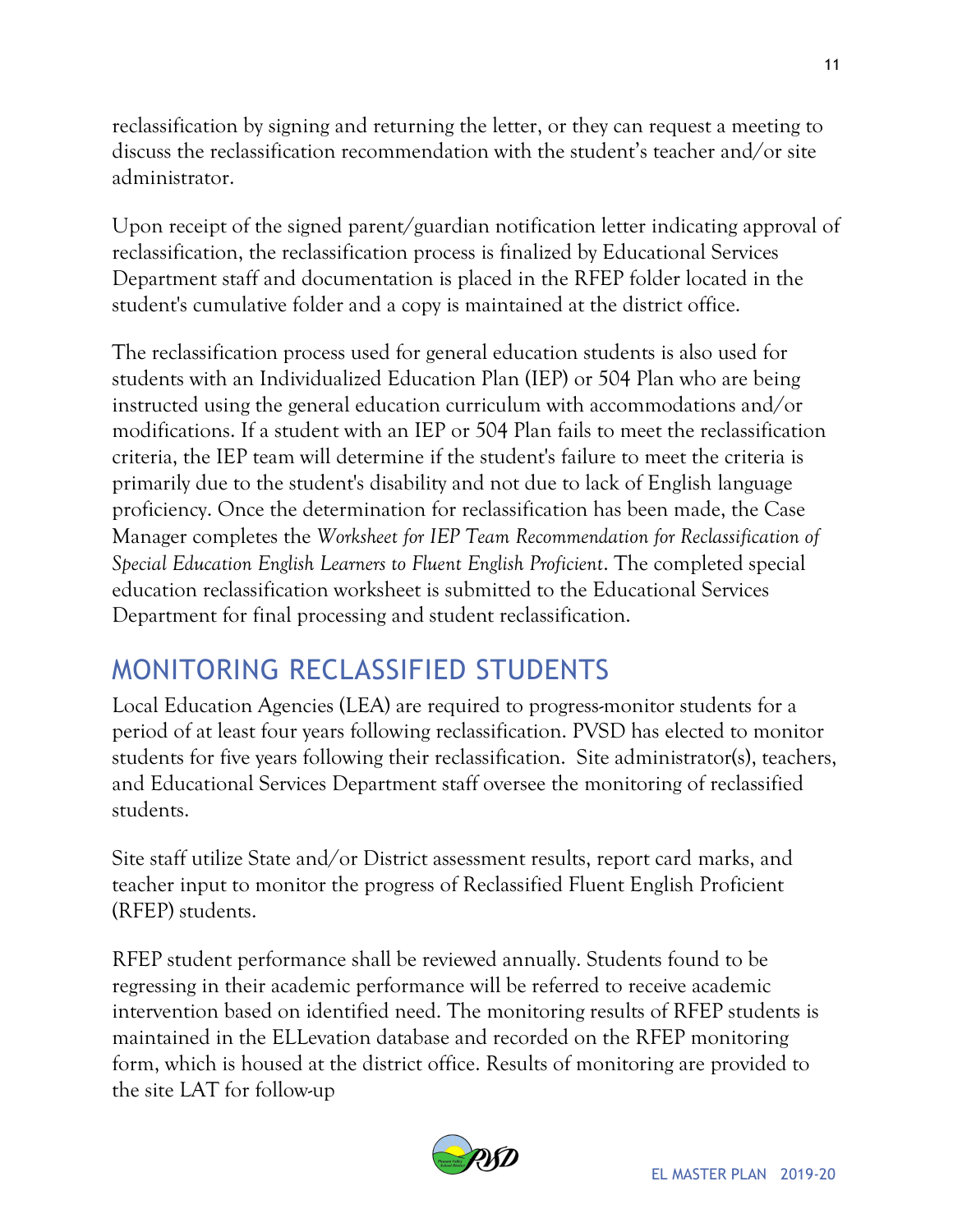# STAFFING

### TEACHER AUTHORIZATION

Pleasant Valley School District ensures that all teachers providing instruction to English learners are appropriately credentialed. Teachers who provide instruction to English learners are required to have either: a Cross-cultural Language and Academic Development (CLAD) certificate, a Bilingual, Cross-cultural Language and Academic Development (BCLAD) certificate, or English Language Authorization or comparable credential.

#### PROFESSIONAL DEVELOPMENT

The PVSD Educational Services Department is committed to providing researchbased professional learning opportunities to site and district personnel on how to best support English learners. These opportunities are provided through districtwide and site-based professional learning, individual peer coaching, and datainformed conversations in Professional Learning Communities (PLCs). The goal of professional development is to help educators acquire skills needed to support English learners in their acquisition of language and to deliver comprehensible core content instruction.

#### MONITORING PROFESSIONAL DEVELOPMENT AND SUPPORT

Participant attendance in professional learning opportunities is monitored through sign-in forms, which are maintained at the school site or district office. Training attendance is reported to administrators to ensure that all participants providing specialized services to ELs are appropriately trained. Participant feedback is collected through surveys and used to evaluate effectiveness and identify next steps.

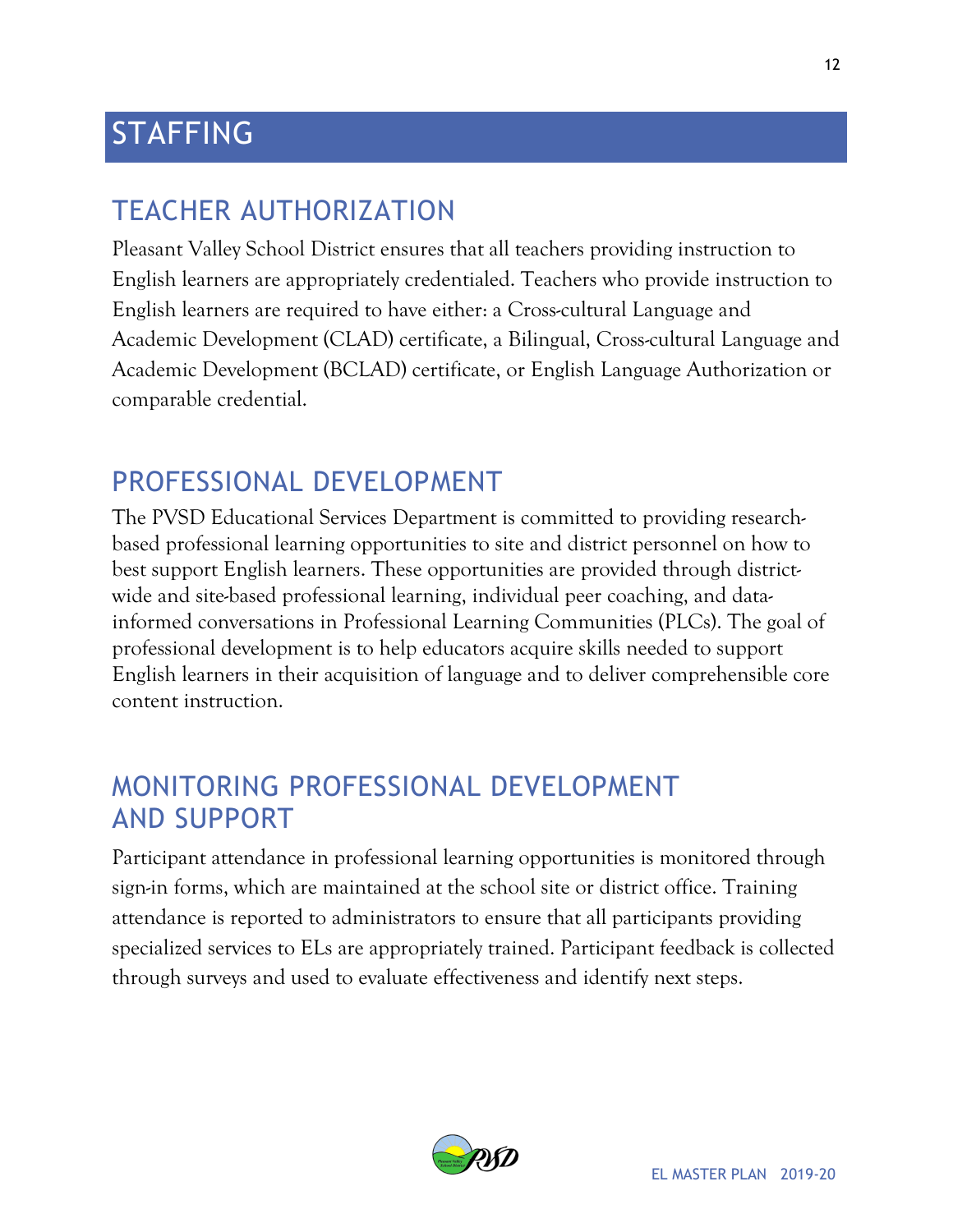# FAMILY PARTNERSHIPS

PVSD understands that families are crucial partners in the development of English language acquisition. Through engagement opportunities, we strive to make every family part of our academic community.

## ENGLISH LEARNER ADVISORY COMMITTEE (ELAC)

Each school site with twenty-one or more English learners must establish a functioning English Learner Advisory Committee (ELAC). ELAC promotes a meaningful connection with parents of English learner students at the site. The purpose of the ELAC is to provide guidance and advise principals, staff, and the School Site Council (SSC) about the needs of students who are learning English as a second language. Each ELAC shall elect at least one representative to the District English Learner Advisory Committee (DELAC).

The site ELAC advises the principal and School Site Council (SSC) on the development of the components of the school's School Plan for Student Achievement (SPSA) that address education services for English learners. The ELAC must certify that it has provided guidance to the SSC regarding the SPSA prior to its formal approval. ELAC is also responsible for assisting in the development of the schoolwide needs assessment. The minimum required ELAC meetings in a school year is six. ELAC meetings are informative for families and assist them in understanding the school system and its programs.

#### DISTRICT ENGLISH LEARNER ADVISORY COMMITTEE (DELAC)

A school district having 51 or more English learners must establish a District English Learner Advisory Committee (DELAC). The minimum required DELAC meetings in a school year is six. The District English Learner Advisory Committee (DELAC) is composed of elected representatives from each school site.

The DELAC advises the governing board on programs and services for English learners. The committee is responsible for a variety of tasks, which include, but are not limited to; assisting in development of the district master plan for education programs and services for English learners; conducting a district wide needs

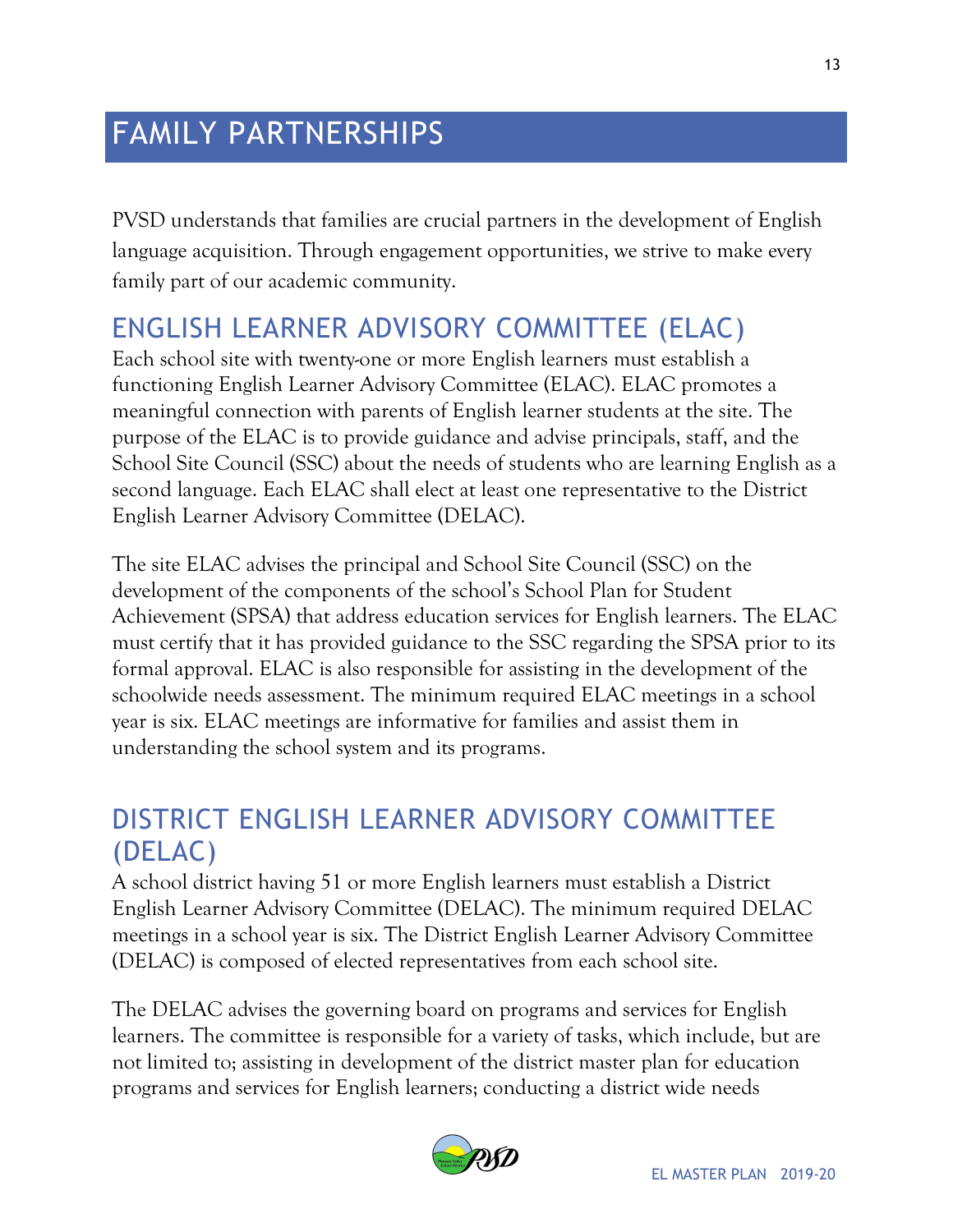assessment on a school-by-school basis; establishing district goals and objectives for programs and services for English learners; developing a plan to ensure compliance with applicable teacher and/or teacher aide requirement; reviewing and commenting on the school district reclassification procedures and on required written notifications sent to parents/guardians; and reviewing and commenting on the development or annual update of the Local Control and Accountability Plan (LCAP).

# FUNDING

# LOCAL CONTROL FUNDING FORMULA

The Local Control Funding Formula (LCFF) provides the district with base grant general funds that support best first instruction for all students. For English Learners, additional supplemental funds are used to focus on the goal of ensuring increased student academic achievement through high expectations for all.

# FEDERAL FUNDING

#### **Title III Limited English Proficient (LEP)**

Title III funds are federal funds provided for programs and services for English learners.

Funds *must* be used for the following supplementary services as part of the language instruction program for EL students:

- Increase the English language proficiency of English learners by providing effective language instruction educational programs;
- Provide effective professional development to classroom teachers, principals and other school leaders, administrators, and other school or communitybased organizational personnel;
- Provide activities and strategies that enhance educational programs for English learners, which include parent, family and community engagement.

In addition, Title III English learner student program funds *may* be used for:

Upgrading program objectives and effective instructional strategies;